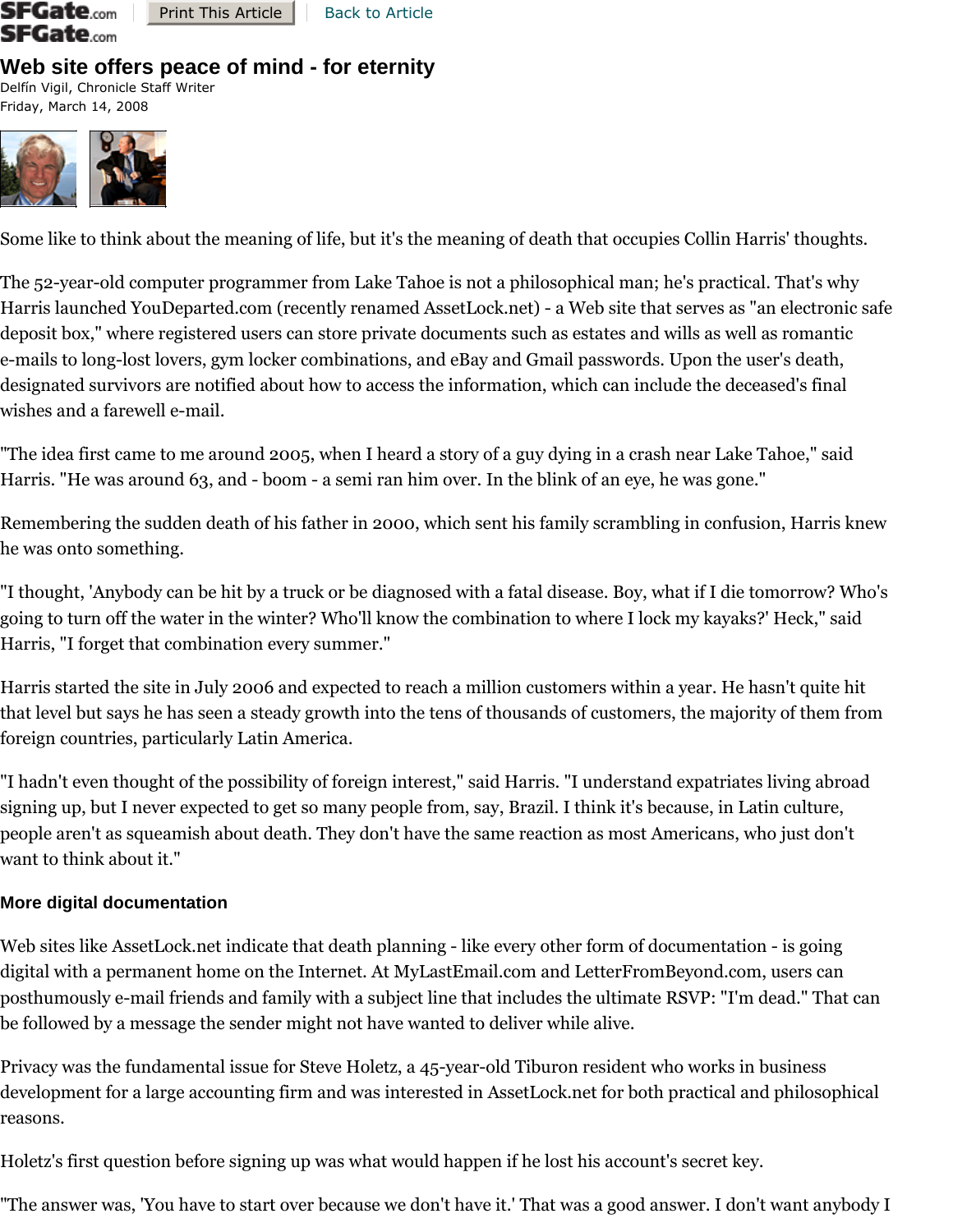don't know tapping into my life," said Holetz.

Since registering with AssetLock.net about nine months ago, Holetz has uploaded digital copies of his and his wife's living wills and trust, bank account and credit card numbers, combinations to all his locks and passwords for his online shopping accounts, personal and work e-mail accounts, and his company health care and benefits information.

"It's mostly just one Word document that I'm constantly adding to, but it's also a huge peace of mind," said Holetz, who signed up for the service after his ailing father designated him as an executor. "It's the sort of thing you don't want to think about. And once you put it all together in a single safe place, you don't have to think about it."

AssetLock.net uses the same encryption method the National Security Agency uses for protecting classified information, according to Harris, who worked on the security aspects of his service for about a year before launching.

### **Keyword is crucial**

In addition to individual user names and passwords for AssetLock.net clients and beneficiaries, a secret keyword is chosen that is used to encrypt the account.

"Having the user name and password is like getting inside the bank's door and into the vault. But without the secret key, you'll never get into the safe. And there is no locksmith to call because you're the only one who has the key," Harris said. Passwords can be recovered, but if the key is lost, with it goes the secured information, according to Harris, who insists even he can't break into them.

Customers pay \$9.95 a year for a starter plan that includes 20 megabytes, usually plenty of room for a document of all password information and instructions for survivors. The average signup is \$29.95 for 1 gigabyte of space, enough room for several text documents, photographs and video and audio clips, according to Harris.

### **Access after death**

After a user name and password are established, clients can choose information recipients - typically family members and an attorney.

When a user dies, the designated information recipients use their individual user names and passwords to access information left for them by the deceased. In case someone gets a little antsy or nosy and decides to take an early look, an e-mail automatically goes out to all involved to make sure that the user is truly dead. Among potential customers, the two most frequent questions Harris fields are, "Who are you guys?" and "How long will you be in business?"

"Of course, I know I'm trustworthy. But I underestimated that skepticism," said Harris, who funds the Web site independently and says he is making a profit.

Most people who sign up for Yahoo and Google e-mail accounts probably don't realize that part of the agreement contained a "No Right of Survivorship and Non-Transferability," which terminates account ID and contents upon death.

That means if survivors need access to a deceased relative's Yahoo e-mail account, they won't be able to access it without the password.

"While we deeply sympathize with any grieving family, protecting the privacy of our users is a top priority," Yahoo spokeswoman Karen Mahon wrote in an e-mail. Mahon cited federal laws restricting the disclosure of electronic